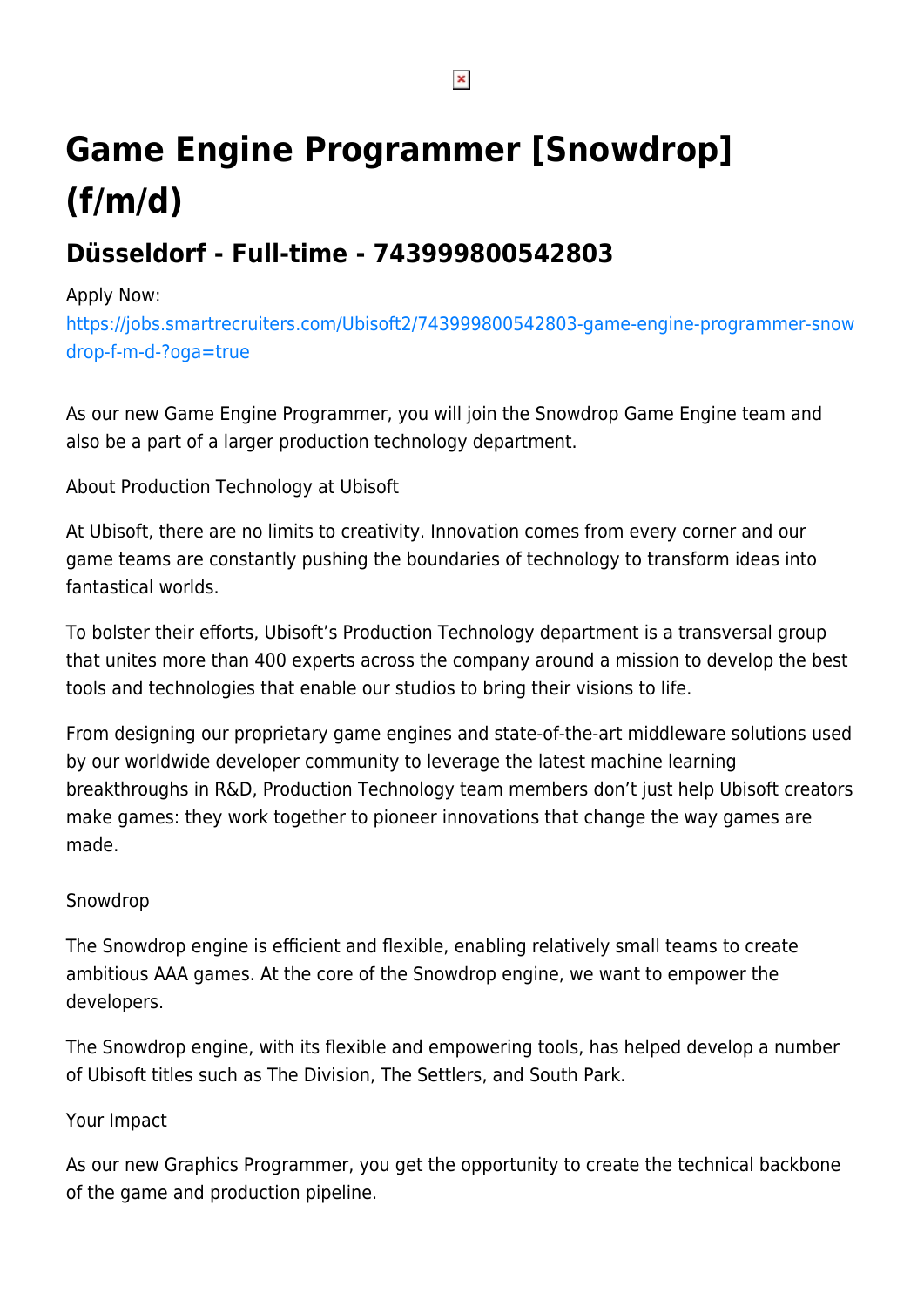Through a focus on visualization related technologies, from low-level to high-level, you provide all the development teams with technical solutions to produce and carry out their vision and intentions into the game.

You will develop engines, tools and systems to ensure the optimal and sustainable performance of the game and pipeline.

- Provide and maintain the technical foundations for visualization features that assist our AAA production in creating memorable experiences for our players
- Research, design, implement and maintain graphics modules with a strong focus on performance, target platform budget and reusability.
- Work on multiple platforms in areas such as rendering API, asset processing, terrain and other environmental systems, lighting and special effects like post-processing and particles.
- Maintain and extend the existing graphics frameworks, safeguarding and improving stability and performance
- Work with the team on realizing their game vision while maintaining the time, frame and memory budgets
- Analyze and improve performance and memory footprint of graphics and pipeline features for all target platforms.
- Strong C++
- Experience with current rendering APIs (DirectX 12, Vulkan, Metal)
- Knowledge of industry standard CPU and GPU architectures
- Good knowledge of advanced mathematics
- Solid understanding of multi-threading rendering architectures
- Experience with game engines
- Good oral and written English

### What we Bring

- Relocation and Visa Support
- 26 days paid vacation per year. Additionally, you will get half a day off on Christmas Eve and New Year's Eve and 11 bank holidays
- Company Pension Scheme.
- Opportunities for growth on your desired career path: Leadership training, workshops, guest speakers from the industry, online Ubisoft learning platform, coaches, Experts and library.
- Up to 350€ childcare support per child per month.
- Discounted Games.
- Gym Subsidy. We contribute 50% (up to a maximum amount of 25€) towards the monthly cost of a gym membership of your choice.
- Monthly Mobility Budget. 80€
- Our Ubisoft Blue Byte Academy offers multiple opportunities for you to discover your full potential and develop yourself in various areas.
- German classes for free. Main language in the studio is English.
- All Legal residents of Germany are entitled to free public healthcare